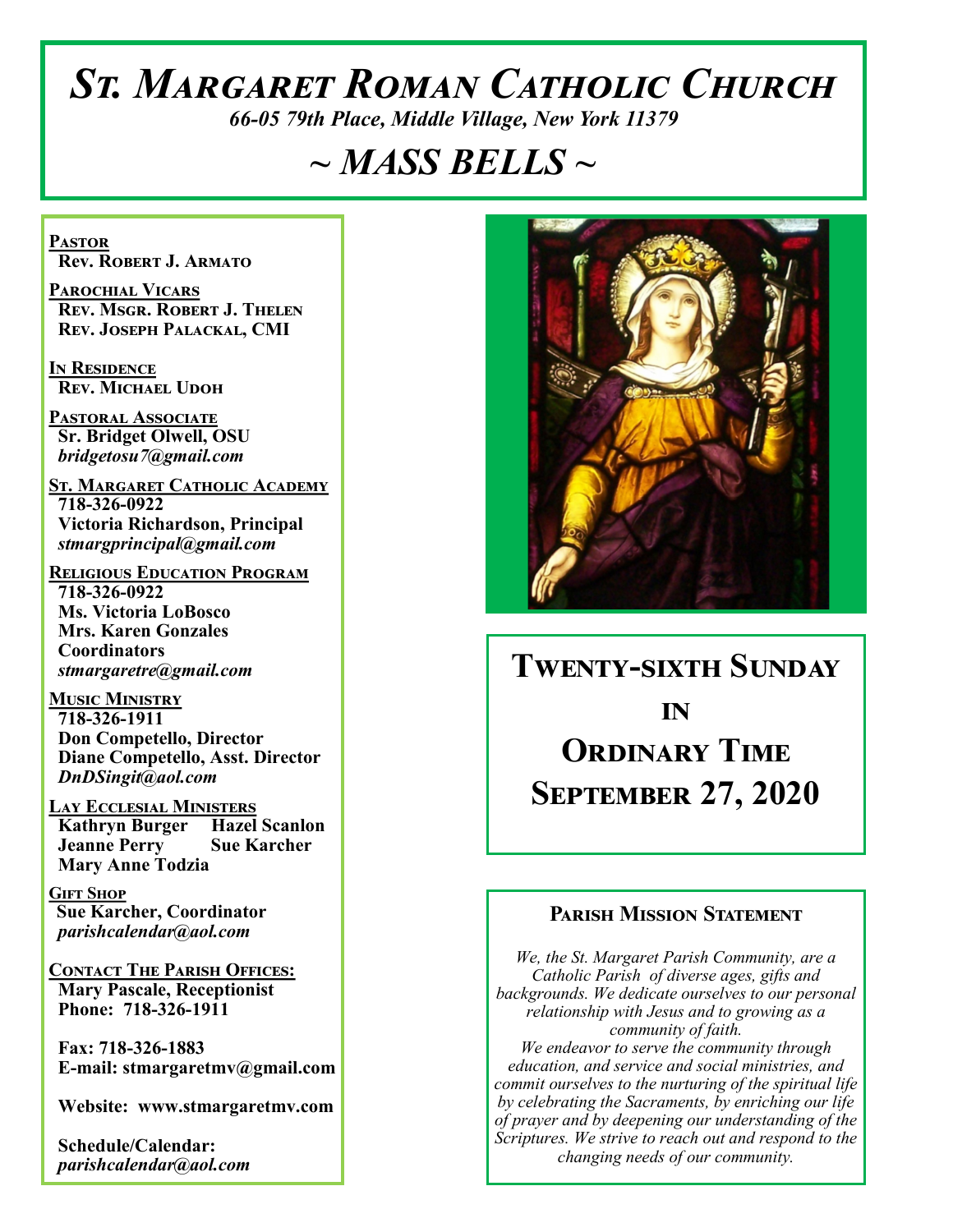## *MASSES FOR THE WEEK*

| SUN.<br>7:30          | <b>SEPTEMBER 27 - TWENTY-SIXTH</b><br><b>SUNDAY IN ORDINARY TIME</b><br>People of the Parish       |
|-----------------------|----------------------------------------------------------------------------------------------------|
| 9:00                  | Anthony LoPresti                                                                                   |
| 10:30                 | Vivian & Mike Sisto                                                                                |
| <b>NOON</b><br>5:00PM | Martin & Charlotte Wintergerst<br>Geraldine & John Ward                                            |
|                       |                                                                                                    |
| MON.                  | <b>SEPTEMBER 28 - ST. WENCESLAUS</b><br><b>AND ST. LAWRENCE RUIZ</b>                               |
| 7:00<br>9:00          | Margaret & Eileen Flynn<br>Johnny Curran                                                           |
| TUE.                  | <b>SEPTEMBER 29 - SAINTS MICHAEL,</b><br><b>GABRIEL AND RAPHAEL,</b><br><b>ARCHANGELS</b>          |
| 7:00<br>9:00          | John Piazza<br>Paddy Murphy                                                                        |
| WED.                  | <b>SEPTEMBER 30 - ST. JEROME</b>                                                                   |
| 7:00                  | Harvey & Philomena Karcher                                                                         |
| 9:00                  | Concetta Giampapa                                                                                  |
| THU.                  | <b>OCTOBER 1 - ST. THERESE OF THE</b><br><b>CHILD JESUS</b>                                        |
| 7:00                  | Anna Rooney                                                                                        |
| 9:00                  | Richard & Magdalena Nadler                                                                         |
| FRI.                  | <b>OCTOBER 2 - THE HOLY GUARDIAN</b><br><b>ANGELS</b>                                              |
| 7:00                  | <b>Mary Narky</b>                                                                                  |
| 9:00                  | <b>Frony DiCenso</b>                                                                               |
| SAT.<br>9:00          | <b>OCTOBER 3 - WEEKDAY</b><br><b>Collective: Bill &amp; Lee DiGiovanna/Souls</b><br>in purgatory   |
| 9:30                  | <b>Holy Hour</b>                                                                                   |
| 5:00PM                | <b>Edward Twomey</b>                                                                               |
|                       |                                                                                                    |
| SUN.                  | <b>OCTOBER 4 - TWENTY-SEVENTH SUNDAY</b><br><b>IN ORDINARY TIME</b>                                |
| 7:30                  | Kunzinger & Scaturro Families                                                                      |
| 9:00                  | Il Popolo della Parrochia/Philip, Leonardo<br>e Maria Curatolo/Geraldine Ciaccio/Mario<br>DiGangi/ |
| 10:30                 | <b>Breege Reilly</b>                                                                               |
| <b>NOON</b>           | Fire Lt. Kevin J. and William Pfeifer                                                              |
| 5:00PM                | <b>Carl Dokter</b>                                                                                 |

## **PARISH INFORMATION**

**Rectory Office Hours** 

**Monday - Friday - 9am to Noon and 1pm to 5pm Saturday - by appointment Sunday - closed**

**CONFESSIONS** - Saturday, 4:00-4:45pm in the church.

**NOVENA** to Our Lady of the Miraculous Medal Mondays after the 9am Mass.

**THE ROSARY AND DIVINE MERCY** devotion are prayed every morning in the church at 8:30am.

**BAPTISMS** see notice on page 6.

**WEDDINGS MUST** be scheduled at least six months in advance by appointment with a priest or a deacon. Please call the rectory office. For marriage preparation information visit www.pre-cana.org.

**THE ENGLISH CHOIR** rehearses on Tuesday, at 7 pm in the Church. Tenors and baritones needed! **SUSPENDED**

**IL CORO ITALIANO** prattica ogni Domenica prima della Messa Italiana. **SUSPENDED**

**THE YOUTH CHOIR** rehearses on Monday, from 6-7 pm in the Church. For more info, DnDsingit@aol.com **SUSPENDED**

**BOY SCOUT TROOP #119** meets on Tuesdays from 7:15-9 pm in the Parish Hall. New members are welcome, age 10 1/2 & up. Call Mr. Krzewski, 718-894-4099. **SUSPENDED**

**CUB PACK #119** meets on Mondays from 7-8:30 pm in the Parish Hall. New members welcome, age 6 to 10-1/2. Call Mr. Krzewski, 718-894-4099. **SUSPENDED**

**SENIOR CITIZENS** meet every Wednesday at 12 Noon in the Parish Center. **SUSPENDED**



*to our Religious Education children who received the Sacrament of Confirmation on September 26, 2020*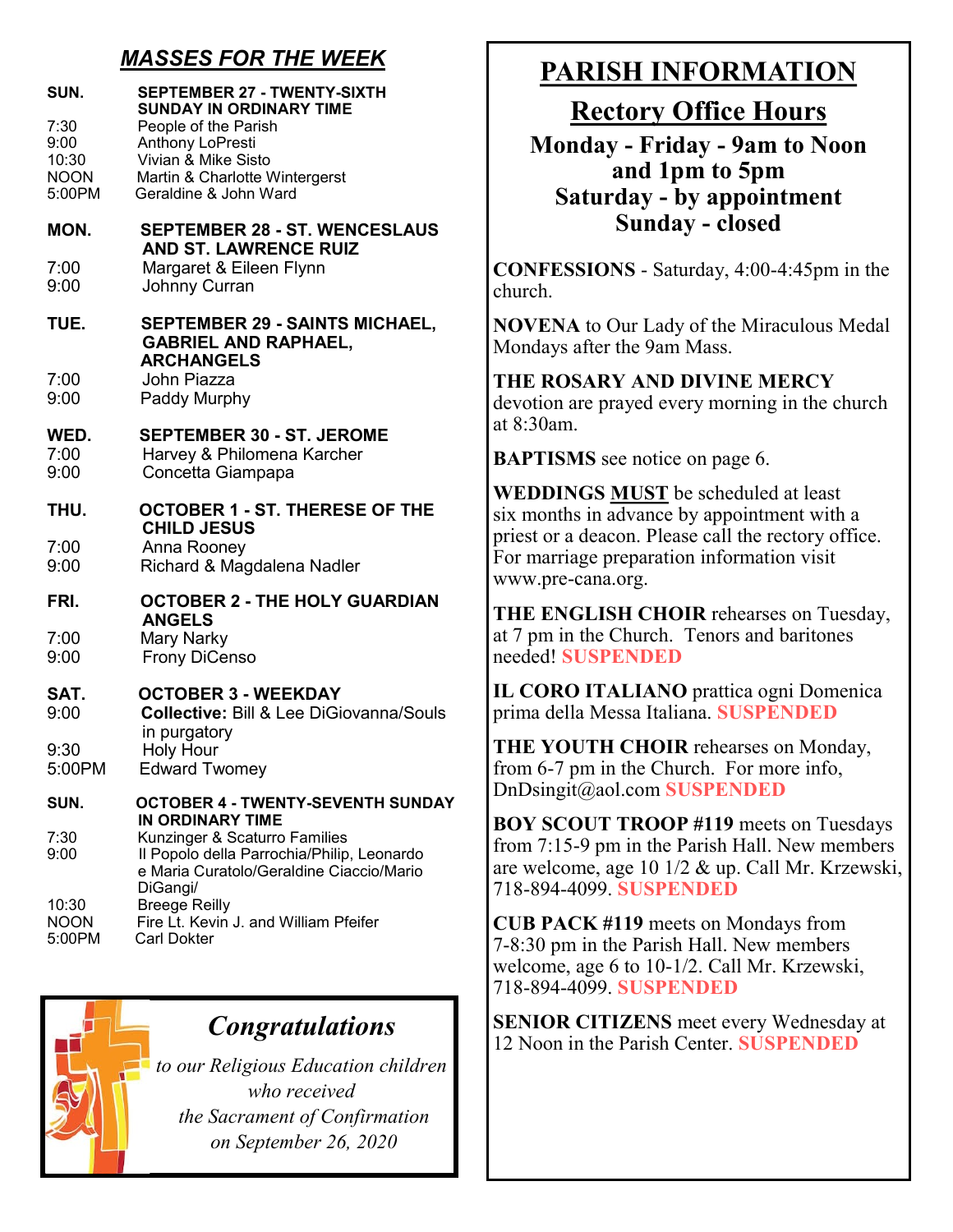## PLEASE PRAY FOR OUR SICK

Connie Faccibene, Linda Frazier, Cari Ann Falk-LoBello, Glen Falk, Ronald Frazier, Robert Sabini, Lee Falk, McKinley Kelleher, Sean Harrison, Justin James Quirke, Elizabeth Ott, Mary Harrison, John Murphy, Anne McGinnis, Julio Pelaez, Maritza Gutierrez, Graciela Mora, Cindy Mulore, Salvatore Tuttolomondo, Gloria Mojica, Gloria Pemaj, Allen McConville, Jack Marchindiondo, The Scaturro Family, Louis Pittelli, Marion Caracciola, Giovanni Campo, Edward Stoltzenberg, Louis Pittelli, James Graff, Carol Arevalo, Immaculate Marge D'Elia, Jim O'Friscoll, Mary Rigovich, Matteo Sabini, Bob Biolsi, The Mojica Family, Msgr. Leonard Badia, Matthew Zender, Cathie Greulich, Joseph & Mary Augustine, Anthony Pittelli, Josephine Hartnett, Karen Schaefer, Jill Archbold, Fr. Paul Weirichs CP, Hannah Lehman, Daniel Wilson, John Austin Bryzgornia, Dave Kazmier, John Nogiewich, Tim Rooney, Frank Ciccone, Cindy (Peli) Heege, Dr. Ajay Lodha, Dr. Vincent P. Rappa, Charlie Krzewski, Helga Zender, Deacon John DeBiase, Tom Haubert, John Miller, Cathie Greulich,

*The names will remain for 3 months, please call 718-326-1911 and ask for continued prayers.*

## **Prayer Requests**

**Pray for vocations to the Priesthood and Religious Life.** 

**Pray for first responders and medical personnel.**

**Please pray for our men and women from our Parish serving in the defense of our country: Lt. Col. Thomas Frohnhoefer Sgt. Robert A. Domenici** 



## *WE RECALL OUR BELOVED DECEASED*

*Especially: Erika Muhsen, Marie Catherine Hellmann May they rest in Christ's Peace!*

## **MEMORIALS**

## *TABERNACLE LAMP THIS WEEK*

*is lit in memory of Rosalen H. Becker.*



#### **BLESSING OF PETS**

Fr. Armato will bless pets in the schoolyard at 10:00AM next Saturday, October 3, in honor of St. Francis of Assisi. Bring yours, whether on a leash, or in a cage, or in a bowl!

### **TODAY'S READINGS**

 *Twenty-sixth Sunday in Ordinary Time*

Ez 18:25-28 Ps 25:4-9 Phil 2:1-11 or Phil 2:1-5 Mt 21:28-32

### **READINGS FOR THE WEEK**

Monday: Jb 1:6-22 Ps 17 1bcd, 2-3, 6-7 Lk 9:46-50

 Tuesday: Dn 7:9-10, 13-14 or Rv 12:7-12a Ps 138:1-2ab, 2cde-3, 4-5 Jn 1:47-51

 Wednesday: Jb 9:1-12, 14-16 Ps 88:10bc-15 Lk 9:57-62

 Thursday: Jb 19:21-27 Ps 27:7-8a, 8b-9abc, 13-14 Lk 10:1-12

Friday: **Jb** 38:1, 12-21; Jb 40:3-5 Ps 139:1-3, 7-10, 13-14ab Mt 18:1-5, 10

 Saturday: Jb 42:1-3, 5-6, 12-17 Ps 119:66,71, 75, 91, 125, 130 Lk 10:17-24

Sunday: Is 5:1-7 Ps 80:9, 12, 13-16, 19-20 Phil 4:6-9 Mt 21:33-43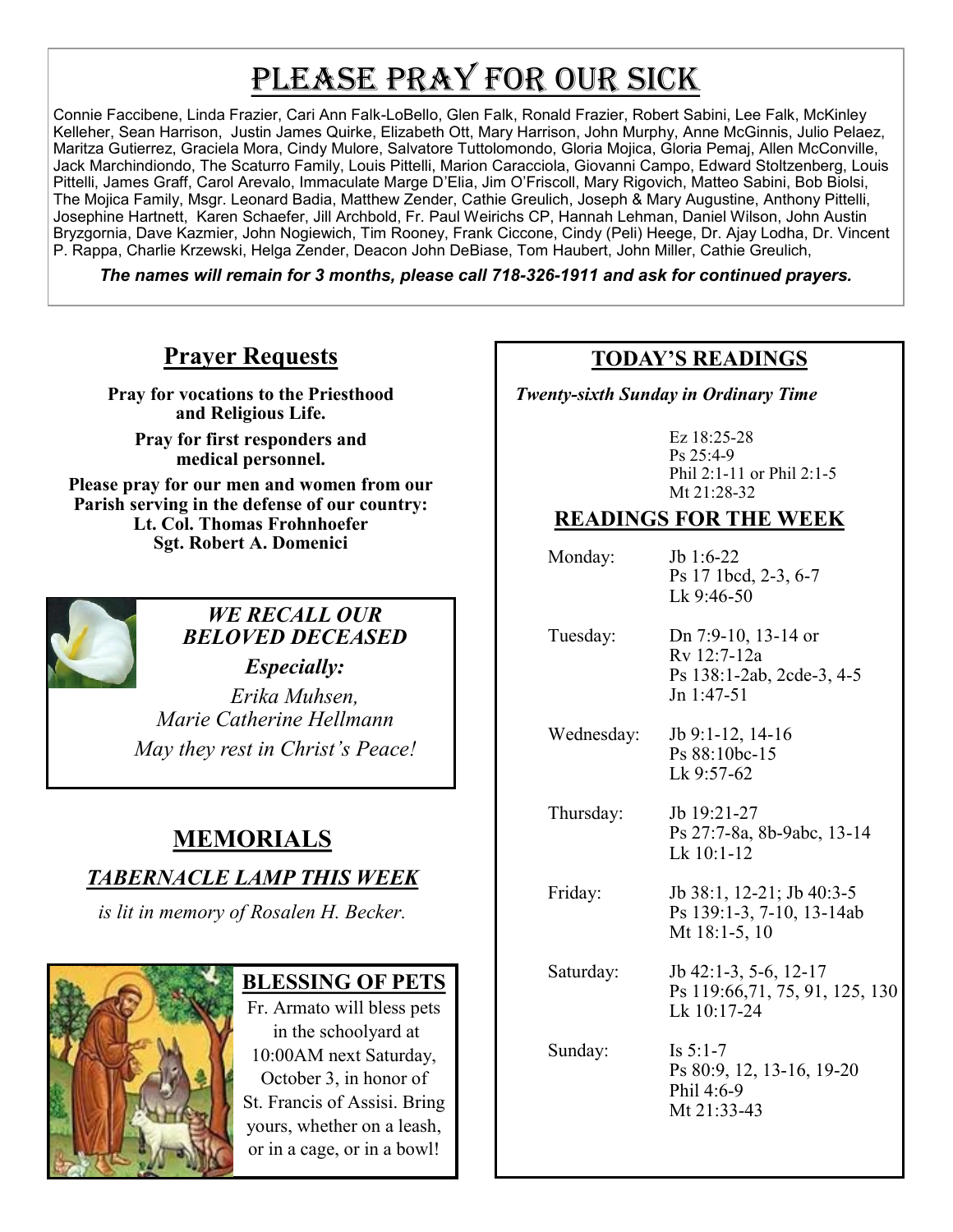## *"On Changing Course"*

 It was a fairly common practice during the first centuries of the Church for people to delay being baptized until they were near death, for fear of committing a sin and being "out of luck". They didn't have the same concept or experience of the Sacrament of Reconciliation that we have today. Fortunately, despite our modern lack of using it, at least our understanding of this great gift has improved, and we realize that we can go to confession not just once but as often as needed.

 Part and parcel of receiving absolution in confession, however, are sorrow for our sins and the intention to avoid committing them in the future; i.e., we intend to change our way of life for the better. Still, we're probably no better at carrying this out than were our ancient forebears in the Faith. We sin all too easily and often in our thoughts and in our words, in the evil that we do and the good that we fail to accomplish. Even St. Paul admitted that he left undone the good that he intended, while he committed the evil (sin) that he tried to avoid.

 The first reading and Gospel today remind us that we are responsible for the results of our actions, that we have the capacity to do both what is right and what is sinful, that the way that we use or abuse this capacity has consequences, good and bad, and that we have the ability to change for the better by responding to the grace of God. In this, our attitude and personal response to God's initiative are critical.

 We all do good but also are guilty of committing sins and, therefore, are subject to judgment by God, Who rewards or punishes accordingly. It has been noted frequently that a saint is a sinner who has sought God's mercy and forgiveness and asked for the grace to try again. Thus, we honor Saints Peter and Paul, St. Mary of Egypt, Augustine, Francis of Assisi, and John of God, to name just a few. Having fallen, we should want to stand again, and, having heard our pleas for help, God rejoices and reaches out, giving us the grace needed for our conversion of heart and reformation.

 The problem with some of the characters in today's readings is that they recognize the positive life that they are called to live but either turn from it or ignore the call and/or the opportunity to change. The best of our good intentions are meaningless, mere lip service, unless we carry through and act upon them.

 God has given us the way, the model by which He expects and desires us to live in the incarnation of His onlybegotten Son, Who, though Himself God, humbly obeyed the will of the Father for the sake of our reconciliation and reclamation, and was glorified through the Cross. St. Paul, in today's second reading, quoted a hymn that his disciples in Philippi were singing in their liturgical celebrations. We continue to use it in our liturgical prayers today. His introduction to it, however, is also important as a guide, as it tells us about how to implement Christ's example as individuals in order to develop a well-formed Christian community, in our case a parish.

 Christianity is not a mere social group or human aid society or prayer circle. It is a way of life centered on our relationship with Jesus Christ and thereby, through Him and the power of His Holy Spirit, with God the Father. It was for this reason that is was referred to during the time of the Apostles simply as "the Way". How can we call ourselves Christians, if we act in a way that is contradictory to the teachings of Christ and His Church? Simply put, we cannot. No one can lay claim to the title legitimately who does not adhere to the moral and doctrinal tenets of the Faith, beginning with the sacredness of the God-given gift of human life.

 Do not despair over having sinned, but turn with sincerity of heart to God, Who is rich in mercy and generous in forgiving, and Who seeks our conversion in order that we might share in His life. Let us serve the Lord with love and humility in our little corner of the Vineyard called St. Margaret's Parish, thankful of the grace that He pours out upon us. Be thankful, too, that His ways are not like our ways, nor are His thoughts like our thoughts.

#### *~ Fr. Armato*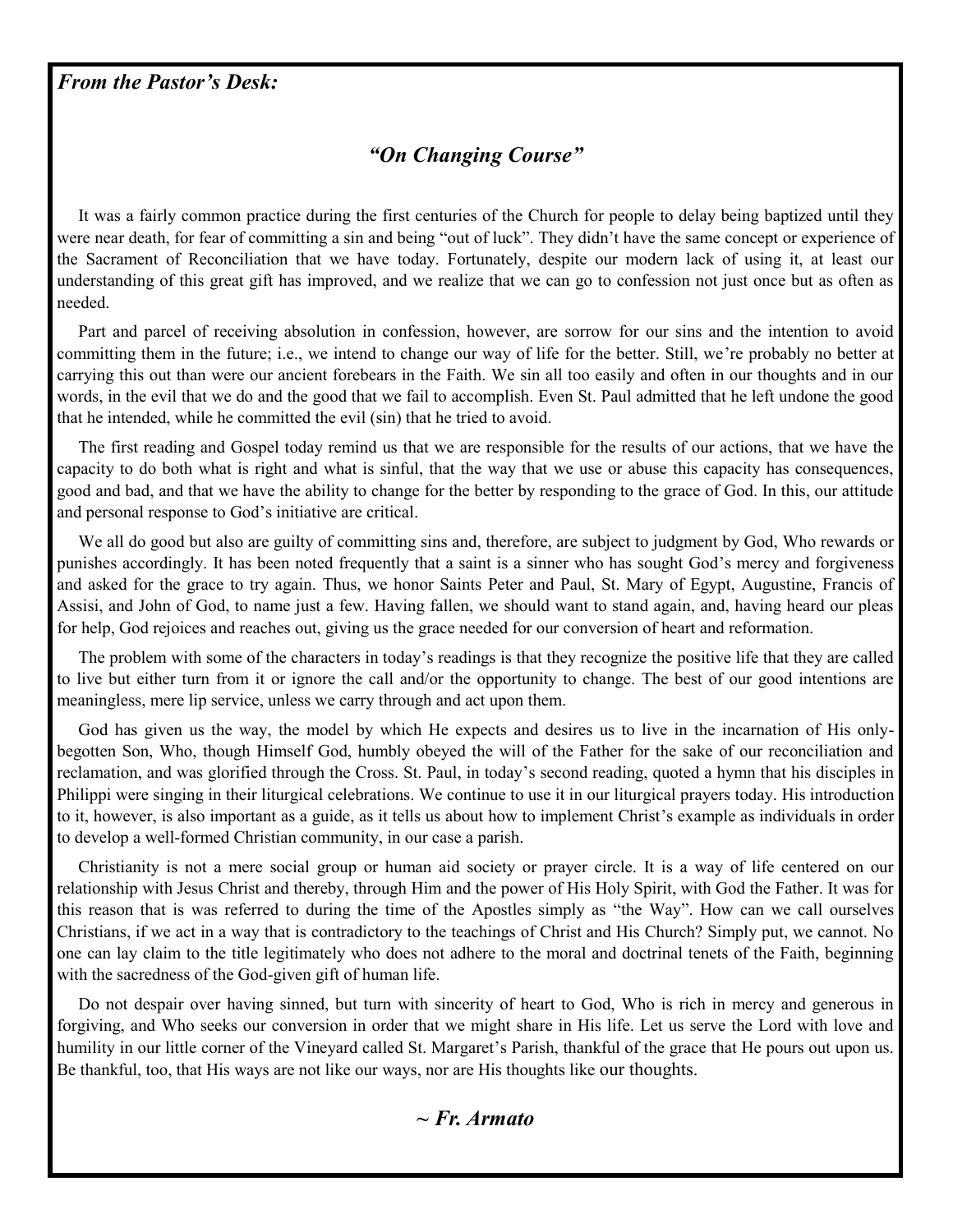### **ANNUAL CATHOLIC APPEAL**

 The **2020** *Annual Catholic Appeal* campaign continues toward our goal of **\$80,015. So far, 134 families have pledged \$50,187 (62.7% of goal).** 

With about 650 families registered in the Parish, it comes to an *average donation of \$125 per family.* Even in these difficult times, it's certainly not a burden if we **ALL** pitch in between now and Christmas.

 First come your own family needs, then those of the Parish. Finally, please consider your ACA responses so that we may continue to serve the needs of our Parish and our Diocese.

 We will have pledge forms available in the church next weekend. Please be prepared to make a commitment. Or, you can make your ACA pledges at the following website, if you have not received a donation request by mail: **www.annualcatholicappeal.org** 

#### **EUCHARISTIC ADORATION**

 We will hold a holy hour of Eucharistic Adoration consisting of Exposition and Benediction of the Most Blessed Sacrament, Rosary, litany, scriptural reading, and time for quiet, personal prayer from 9:30 until 10:30AM on the first Saturday of each month beginning next Saturday, Oct., 3.

Come and spend some quality time with the Lord!

#### **RCIA NEWS**

 Please contact Sr. Bridget at the Rectory as soon as possible, if you are over 18 years old and still have not received the Sacraments of Baptism, Confirmation, First Reconciliation, or First Communion, to register for RCIA formation sessions beginning this fall with celebration of the Sacraments taking place next spring.

## **PARISH FINANCES**

 Thanks to all of you who have sent in or dropped off your contributions using the envelopes mailed to you, or who have used weekly or monthly e-giving!

 To use *Faith Direct* for e-giving, go to the icon on our website and follow the instructions to sign up, or you can go straight to the *Faith Direct* **website** and enter our parish code **NY299**. You can change or drop out later on, as you wish.

 A special word of thanks to parishioners who have donated so generously towards the HVAC projects and what would have been regularly scheduled "second collections".

#### **THE ST. VINCENT dePAUL FOOD PANTRY**



 is located in the Convent 66-25 79th Place

#### The Pantry is open every **WEDNESDAY AND SATURDAY from 10:00am to 12:00Noon**

#### **PLEASE OBSERVE SOCIAL DISTANCING AS YOU WAIT**

 Please bring your contributions of food, especially non -perishables, and place them in the bin located by the center entrance to the main vestibule in church. You can also contribute grocery store gift cards, dropping them off at the rectory.

Thank you for your generosity!

### **CHURCH OPEN HOURS**

 **The church will be open only for the celebrations of Masses and baptisms. It will be closed at all other times to enable us to clean and sanitize the facilities.** 

 *Please observe these rules for your safety and that of others:* 

Do NOT enter the church, if you are sick. Anyone entering the church MUST wear a facemask or covering. "Social distancing" MUST be observed at all times.

 Sit only in the areas that are marked with a taped cross.

The lavatories are locked.

 Please do NOT leave **anything** in the pews or at the entrances, including prayer cards or brochures.

#### **MEMORIAL OPPORTUNITIES**

 The lectionaries used for Mass each day have become frayed over the years and need to be replaced. Also, a set of liturgical books is needed for the rectory chapel. Please contact Mary at the Rectory, if you would like to donate one or more of these books in memory or honor of someone:

 *Church Lectionary* - \$150 per volume (4) *Chapel Lectionary* - \$100 per volume (4) *Chapel Missal* - \$100 (1)